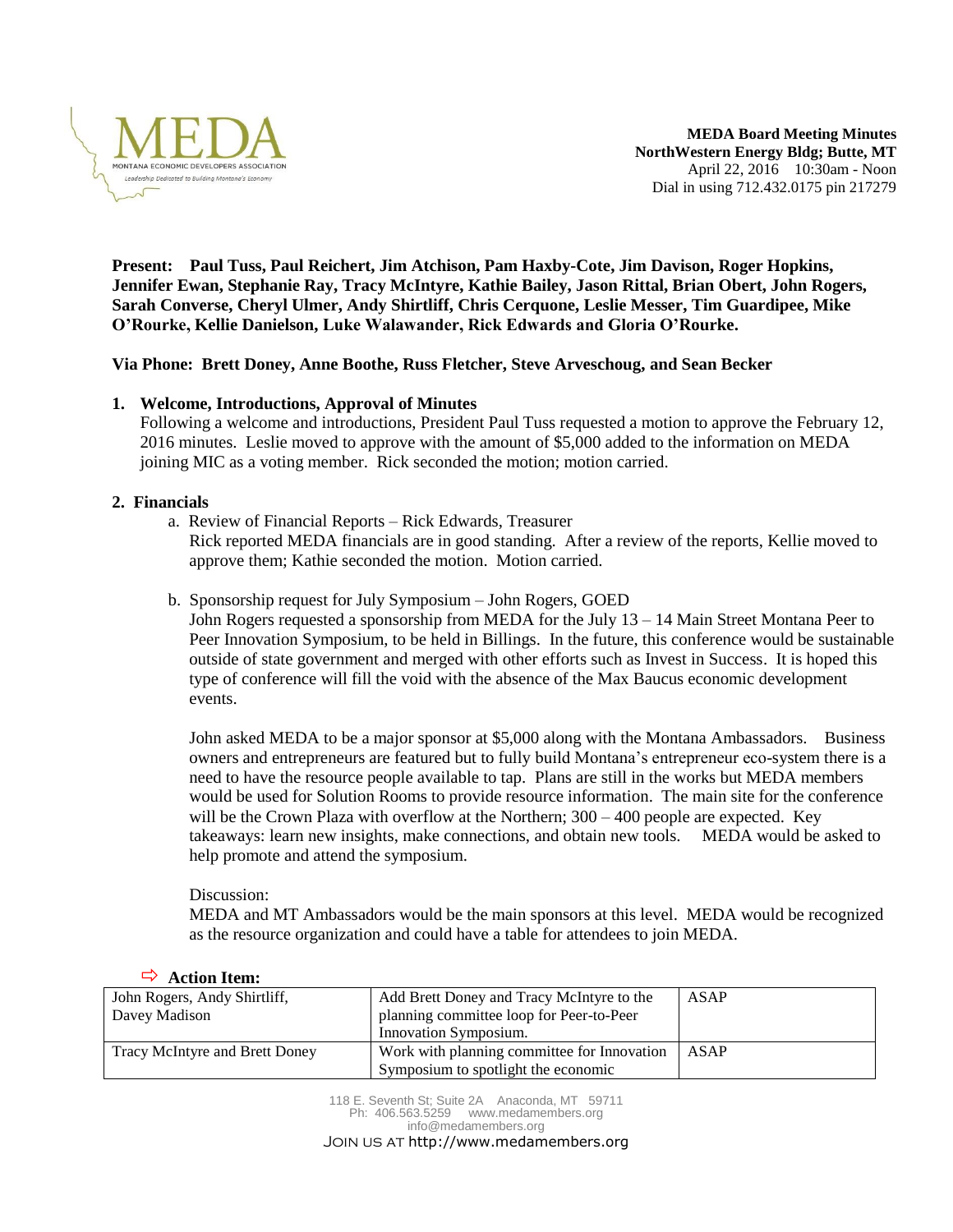|                         | role.<br>veloper?<br>$deV^c$                            |      |
|-------------------------|---------------------------------------------------------|------|
| $\sim$<br>doria<br>____ | membership<br>$S1Qn-UD$<br>Jr۶<br>anıze<br>table<br>tor | July |

c. Marketing Costs – including travel for MIC, MACo, etc. – Tracy McIntyre

Tracy reported on the banner bugs progress; a new design will be available soon. Regarding the videos, Roger and Tracy suggested MEDA not create new videos, but partner with those who already have them. This would engage MEDA members and suggest the members create their own videos. MEDA would then use the state film office or possibly hire an editor to create video products. Regarding travel costs for partnering activities such as MACo and MIC, Tracy estimated \$10,000 per year.

### **Action Item:**

| Gloria and MEDA Members         | Conduct a video inventory of the membership   | ASAP            |
|---------------------------------|-----------------------------------------------|-----------------|
|                                 | and create a point of access for the existing |                 |
|                                 | video.                                        |                 |
| Gloria and MEDA Members         | MEDA members are to send Gloria their         | ASAP            |
|                                 | project photos and success stories for        |                 |
|                                 | marketing purposes.                           |                 |
| Marketing Committee – add Guy   | Request a price reduction from CTA; have      | May $15/July 1$ |
| Gregory, MCDC to the committee. | banner bugs ready for the symposium.          |                 |

d. Invitation to serve as panelist for Western Rural Development Center on Resource Team Assessments Gloria reported she received funds from our Idaho partners to travel to the WRDC conference thus no request will be made to the MEDA board for funds. She will present on a panel with Idaho and Wyoming to share about MEDA's process and learn best practices from other models.

## **3. Committee and/or Activity Updates**

a. Legislative Committee – Rick Edwards

1. MEDA Legislative Agenda

a. 2019 Programs. Rick reported it is hoped the funding for Montana's key economic programs will be in the Governor's budget with Plan B to have the funding in a bill. In addition, Sarah suggested monthly calls begin now to prepare for the session. Sarah explained a simple extension of the sunset for the 2019 programs is no longer possible as the statute states those funds are to be shifted to the pension fund. Thus, unless the programs are supported in the Governor's Budget, new funding must be found for the 2019 programs.

Sean reported he has penciled out a series of alternatives for funding. MDOC is in the process now of putting details to the plans and should have them available this summer. The Budget Office is interested in finding a solution for the 2.375 million each fiscal year and MDOC hopes to resolve the 2019 funding issue in the 2017 session.

b. Education and Outreach. Gloria reported MLCT and MACO have already held over a dozen rural area meetings to learn of and share legislative issues; ten more in more populated areas are being planned. MEDA needs to partner with MLCT and MACo to join their town meetings and legislative information sessions. Cheryl noted each political party is having meetings around the state; MEDA should ask to give a presentation at each meeting.

c. US Dept. of Labor Overtime Rule

After discussing the issue, the MEDA Board decided to let groups such as the Montana Nonprofit Association and others who have this issue on their platforms to take a lead on this issue. MEDA will continue to observe.

b. Scholarship and Professional Development Committee – Anne Boothe and Kellie Danielson Kellie thanked Rick and NorthWestern Energy for support in the amount of \$5,000 for MEDA Professional Development. Anne and Kellie will meet soon to discuss professional development for the fall conference. The deadline for  $2<sup>nd</sup>$  Quarter MEDA Scholarships is early in May.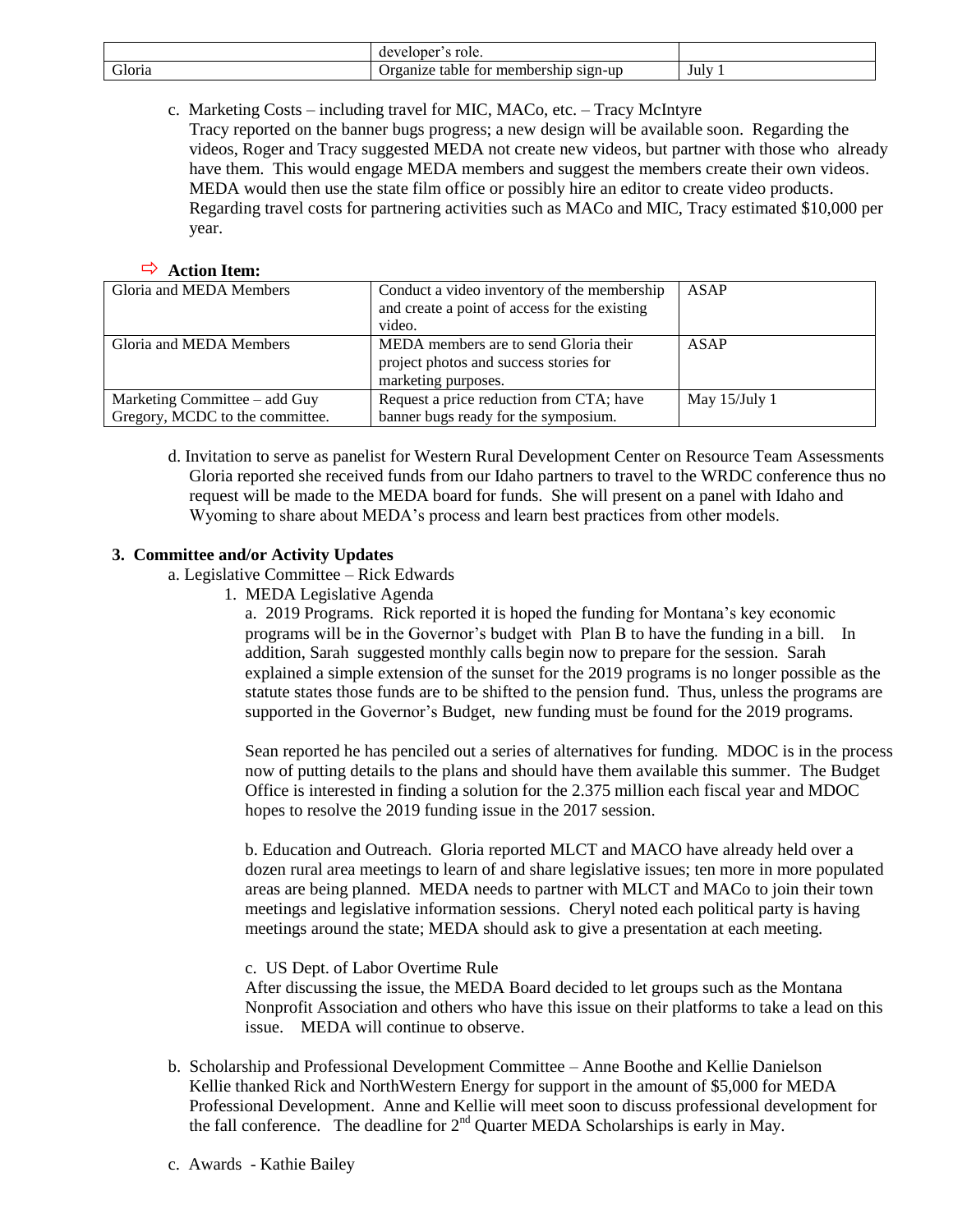Kathie said the Awards Committee will meet in the next month to tweak any changes from the first round of grant awards and send an announcement out in early June or July. Applications will be due September 1<sup>st.</sup> Kathie encouraged much more board participation in submitting nominations.

- d. Spring Conference Debrief Pam Haxby-Cote Pam was thanked by the board for doing an outstanding job of host.
- e. August Board Meeting and Meet-Up with MTA

It has been discussed and agreed that MEDA and MT Ambassadors will convene for a working lunch on August  $11<sup>th</sup>$ . MEDA will hold a separate board meeting in the morning and then join a networking lunch with Montana Ambassador's board. The Montana Ambassador Business Open pre-tournament reception is that evening at Fairmont; the tournament is on the  $12<sup>th</sup>$  at Old Works.

f. MEDA Fall Conference – Polson

The MEDA Fall Conference will be held in Polson, October  $12-14<sup>th</sup>$ . Gubernatorial candidates should get the date on their calendars now.

| ACHOIL LIEINS:               |                                                      |                              |
|------------------------------|------------------------------------------------------|------------------------------|
| <b>MEDA Board and Gloria</b> | Learn the dates of the pending MACo/MLCT             | ASAP                         |
|                              | meetings and share them with the board;              |                              |
|                              | Gloria will track the board response for who         |                              |
|                              | will participate.                                    |                              |
| Gloria                       | Send a notice every month to encourage               | September                    |
|                              | MEDA members to arrange a visit with a               |                              |
|                              | candidate and include a business person who          | Note - How to track these    |
|                              | will share how the use of the program(s)             | visits are indeed happening? |
|                              | assisted the business.                               |                              |
| Paul Tuss                    | Set up a meeting with several from the MEDA          | Prior to May 30th            |
|                              | Board to visit with high level officials             |                              |
|                              | regarding funding for the 2019 programs.             |                              |
| Mike and Gloria with Program | Gather program summary report info for               | July                         |
| Directors                    | MEDA Membership use and the 2017                     |                              |
|                              | Legislative session                                  |                              |
| Rick and Sarah               | Begin scheduling monthly meetings for the            | June                         |
|                              | Legislative Committee                                |                              |
| Kellie and Anne              | Professional Development and Scholarship             | June                         |
|                              | Committee to meet.                                   |                              |
| Kathie and Awards Committee  | Tweak last year's application criteria;              |                              |
|                              | announce award round is open Sept. 1 <sup>st</sup> . |                              |
| Paul Tuss and Gypsy          | <b>Contact Gubernatorial Candidates for October</b>  | May                          |
|                              | $12 - 14$ MEDA conference.                           |                              |
|                              |                                                      |                              |

## **Action Items:**

# **4. MIC – Jason Rittal and Brian Obert**

a**.** Members of MIC and Update

Jason reported on the newly elected board for Montana Infrastructure Coalition (MIC): Webb Brown, Chair; Vice Chairs Jason Rittal and Tim Burton; Secretary Jon Metropoulos, and three At Large including Jay Skoog, Cary Hegreberg, and Chris Cavazos. RFP's have been received for the project and will be awarded soon. Tim Guardipee asked for Tribal members to be notified and included.

b. Jason and Multiple Proxies

Jason wanted the board to know that serving as MEDA's representative he may also have the proxy for other entities. The MEDA Board understands that Jason may have a "yes" vote for one organization and a "no" vote for another as he represents MEDA. Sarah, Jason, Brian and Tracy were thanked for their participation in MIC.

## **Action Items:**

| Gloria | t MIC Narrative/Talking Points to the<br>Send out | Done |
|--------|---------------------------------------------------|------|
|        | board.                                            |      |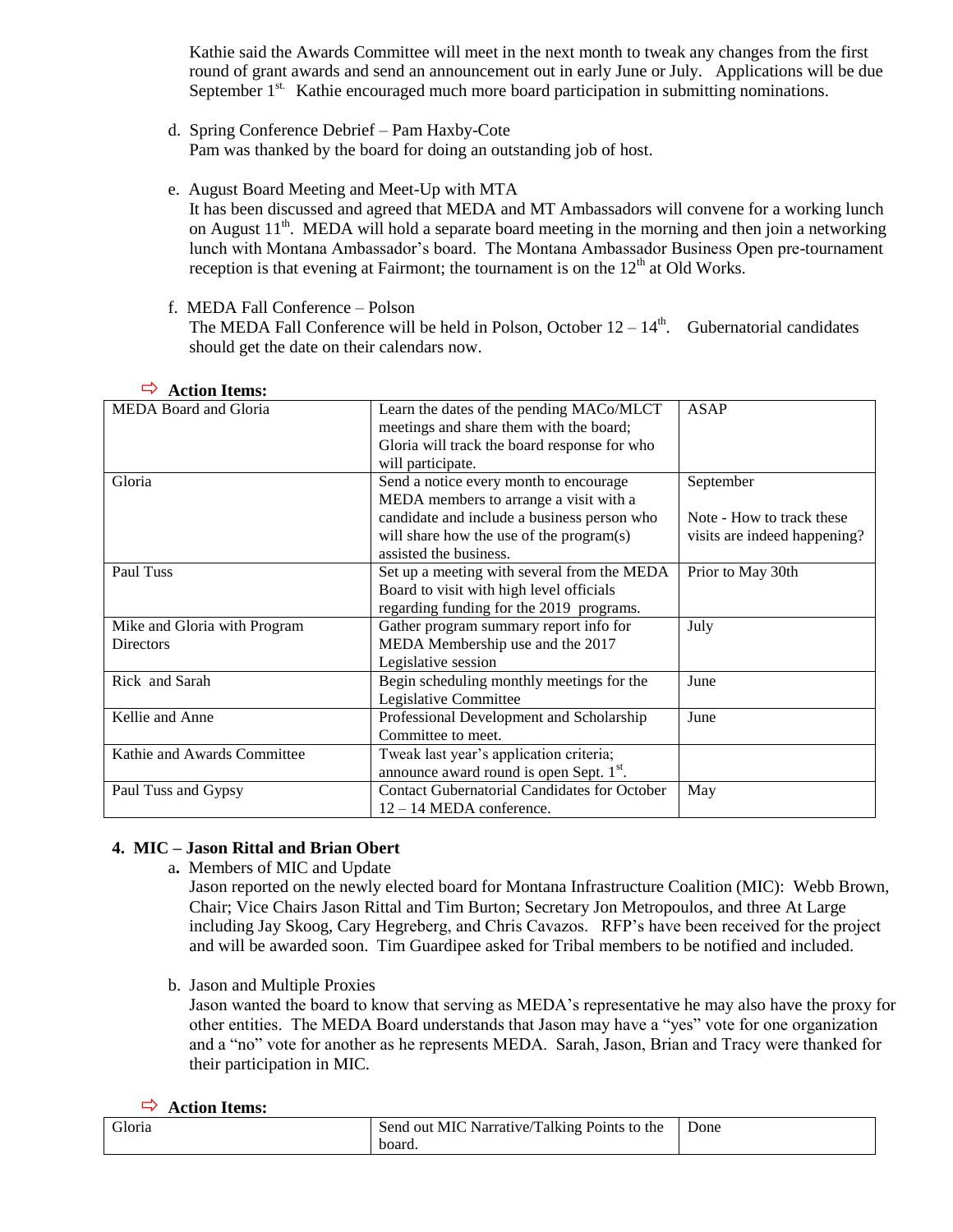## 5. **Strategic Imperatives Update**

a. Discussion of need to re-format existing Strategic Plan to include benchmarks, etc.

Jason and the board observed that MEDA has good momentum going and should continue that rather than take the time to reformat the current plan. An evaluation can be made by looking at the previous year's activities and observing progress.

b. Partnership with MDOC and Partnership Building

1. Contract with MDOC – Sean Becker. Meg O'Leary, Karyl Tobel, and Sean Becker were thanked profusely for putting in place the new contract between MDOC and MEDA. It was felt an MOU was not needed at this time as the contract work items are detailed.

2. Conflict of Interest – Sean Becker.

Sean was told by the State's legal team that he nor any member of MDOC may serve on the MEDA Board as a monetary contract is in place between the two entities. Sean asked for the minutes of the meeting to reflect that as a state employee with fiduciary responsibilities to both MDOC and MEDA, he hereby submits his resignation to the MEDA Board. The Executive Committee will review the ex-officio language in the by-laws and determine if a new category of board member needs to be added which would include those representing partners such as MDOC, USDA, SBA, HUD, etc.

c. Marketing – Tracy McIntyre

As marketing activities were discussed previously, Tracy strongly urged board members to become more involved with social media and "like" each other's pages and the MEDA page.

- d. Relevancy Steve Arveschoug and James Grunke Steve said he and James will meet to determine progress and begin addressing other issues beyond infrastructure as the strategic plan outlines.
- e. Membership Roger Hopkins

Roger said that for various reasons including his "ex officio" status, a new Chair is needed for this committee. Gloria is to contact Chris Cerquone and ask him to serve as Chair and re-engage this group.

|  | $\rightarrow$ Action Items: |  |
|--|-----------------------------|--|
|--|-----------------------------|--|

| <b>Executive Committee</b>          | Review by-laws regarding Ex Officio and     | Prior to August Board |
|-------------------------------------|---------------------------------------------|-----------------------|
|                                     | determine if a new category of board member | Meeting               |
|                                     | should be identified to provide ex officio  |                       |
|                                     | status for MDOC, USDA, SBA, HUD, etc.       |                       |
| Steve and James - Relevancy         | Hold a meeting to review progress and next  | Prior to August Board |
| Committee                           | steps                                       | Meeting               |
| Gloria, Chris, Membership Committee | Gloria is to contact Chris to serve as      | May/June              |
|                                     | Membership Chair, then hold a meeting.      |                       |

## **6. Working Group Updates**

a. Resource Team Working Group

Gloria reported the Deer Lodge assessment went very well with the process including for the first time ever the community's growth plan as part of the team's report. Ronan's assessment is scheduled for May 9<sup>th</sup> and 10<sup>th</sup>. The RTA Working Group is thinking of offering a second form of an assessment along the lines of "Kickstart your Growth Plan" to help community's take action on their plans. The MEDA Board cautioned that due diligence is needed to obtain background on the plan (is it controversial, out-of-date, etc.) before MEDA becomes engaged.

## b. RLF Working Group

This group continues to meet monthly and is a peer-to-peer informational and best practices exchange.

c. CRDC/EDD Working Group